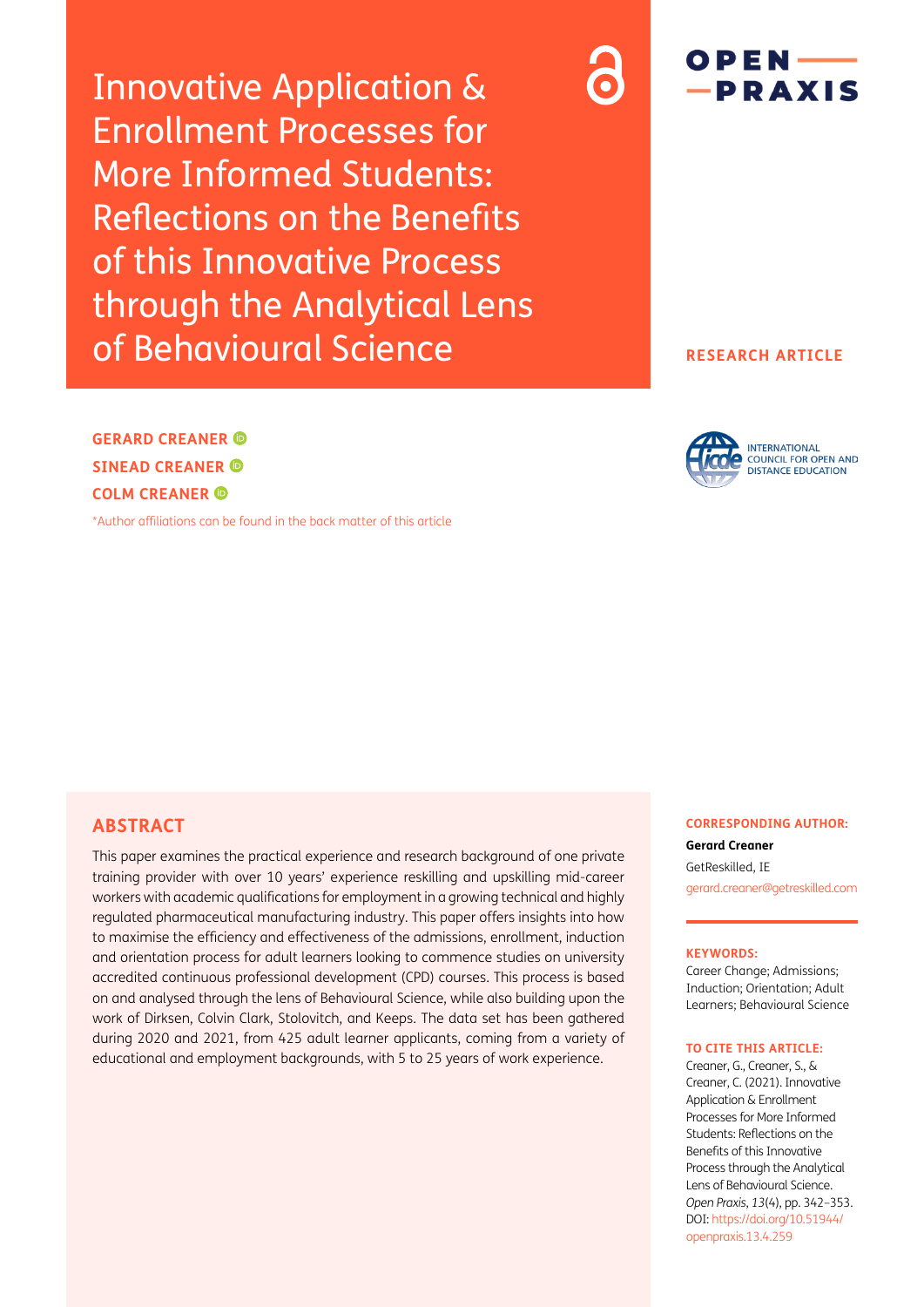This paper received the **Best Paper Award** at the *ICDE Virtual Global Conference Week 2021: Upskilling and upscaling for quality Open, Flexible and Distance Learning (OFDL)* during the week of 25–29 October 2021, related to the conference theme: *Upskilling and Upscaling for innovation in education through new technologies and practices*. The contribution was preselected for publication in *Open Praxis*.

Creaner et al. **343** *Open Praxis* DOI: 10.55982/ openpraxis.13.4.259

# **INTRODUCTION**

The innovative admissions and enrolment process for these adult learners returning to education, has built induction and orientation into the process before the applicant is offered a place on the course, which results in more informed, engaged and enthused students on their first day of this online course.

It minimises the workload on lecturers to bring these new students up to speed on what is required of them during the course, as the applicants who completed this innovative process:

- **•** were able to summarise the module syllabus in their own words,
- **•** knew how many hours they would need to study each week and the dates for their exams,
- **•** were aware of who to contact if they fell behind in their studies or missed an assignment deadline,
- **•** knew what courses they could progress onto after completing this one

In addition, they could identify 3-job roles that they would be able to do, and the salaries associated with them, and 5-companies that they could work for with this qualification for manufacturing safe medicines and vaccines.

Qualitative feedback from the applicants on their satisfaction with the innovative process was gathered, and quantitative data was analysed of the numbers of applicants at each stage of the process, the number who were offered and accepted places on the course, and the number who remained engaged on the course after a 1-month cooling-off period (when they could leave with no penalties).

There were 425 applicants in this case study, and of these:

- **•** 312 (73%) submitted an Interview Form
- **•** 303 were spoken to by Phone
- **•** 276 were offered a place on the course,
- **•** 261 accepted their place and were enrolled

The data from this group will be analysed using the analytical lens and theoretical framework of Behavioural Science, in particular Bounded Rationality, Framing Effect, Simplification Theory and the Dual-System Planner-Doer Model.

This paper is broadly practitioner research using case studies as illustrative of real-world phenomena. The methodology for comparison draws heavily on Bereday's model of comparative styles and their predispositions [\(Bereday, 1964\)](#page-11-1).

Key findings from this paper include:

- **•** The high satisfaction of adult learners with the innovative admissions and enrolment process for these courses, resulting in more informed and enthused students
- **•** The high percentages of offers and acceptances on the course, as reflected in the low drop-off numbers of those applicants who had completed the detailed Interview Form
- **•** The benefits of this enhanced process for both the lecturers, who are able to concentrate on lecturing, and the universities who will be delivering a great first impression to the students starting their courses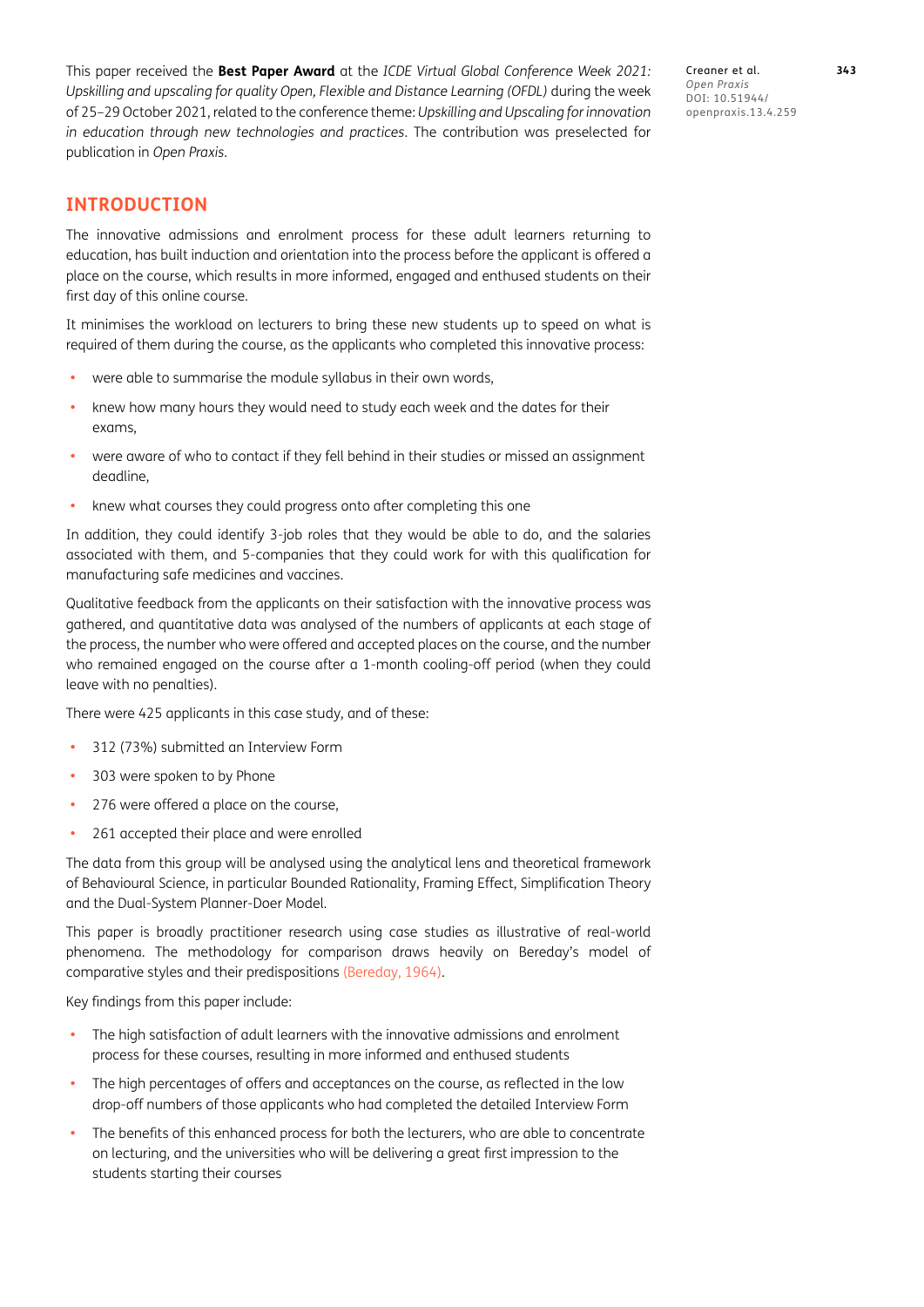# **BACKGROUND AND DEMOGRAPHICS**

The summary demographics of the group of 425 applicants discussed in this paper are:

- **•** All based in Ireland
- **•** All applied to the same reskilling/upskilling course
- **•** All completed the same admissions, enrollment, orientation and induction process
- **•** 159 female; 266 male
- **•** 240 < 40 years; 185 > 40 years
- **•** 200 employed; 225 unemployed

Applicants came from a range of other industries including manufacturing, food and beverage, finance, administration, healthcare, and construction.

All were eligible to receive Irish Government funding through an upskilling and reskilling initiative – where the Government would have paid either 90% or 100% of their course fees.

The programmes have been delivered online for over 10 years and, as a result, programme delivery was not impacted by the COVID-19 pandemic or the associated social distancing requirements. This is particularly relevant, since Ireland spent the majority of time from March 2020 onward in level 5 lockdown due to the ongoing pandemic ([Department of the Taoiseach, 2020\)](#page-11-2).

The programmes are all designed to transition experienced workers from other industries into the pharmaceutical and medical device manufacturing sector, which offers high-paying, hightech jobs in a stable, secure and growing sector in Ireland [\(Halligan, 2016](#page-11-3)).

The 425 applicants break down into three class groups:

- **•** 142 in Class 1 (Completed Process in August 2020, Ireland in Level 4 Lockdown)
- **•** 144 in Class 2 (Completed Process in January 2021, Ireland in Level 5 Lockdown)
- **•** 139 in Class 3 (Completed Process in September 2021, Ireland Open with no restrictions)

### **CONCEPTUAL FRAMEWORK**

This paper is broadly practitioner research using case studies as illustrative of real-world phenomena. The methodology for comparison draws heavily on Bereday's model of comparative styles and their predispositions [\(Bereday, 1964\)](#page-11-1).

In Bereday's model, 'everyday' comparability is distinguished from socially-scientific or laboratory methods. The everyday comparability approach fits with individualistic practitioner research in that it favours establishing relations between observable facts, noting similarities and graded differences, drawing out universal observations and criteria, and ranking them in terms of similarities and differences.

In everyday comparability, the view is subjectively from within and deliberately without perspectives' detachment. It focuses on group interests, social tensions, impact factors and collective beliefs, patterns, and behaviours as experienced by the authors.

The perspective in this paper is the authors' own as the private training provider of education programmes, mindful of the particular risks of insider research ([Rooney, 2005\)](#page-11-4).

In terms of analytical steps, this paper uses Bereday's four stages as illustrated by Jones ([1971](#page-11-5)), as follows:

- **•** Stage 1: Description using a common approach to present facts.
- **•** Stage 2: Interpretation using knowledge other than the author's. These two steps are covered in the Section – "Innovative Admissions, Enrollment, Induction and Orientation Process".
- **•** Stage 3: Juxtaposition for preliminary comparison using a set of relevant criteria. This is covered in the Section – "Results".
- **•** Stage 4: Simultaneous comparison, emergence of conclusions and hypotheses. This is covered in the Section – "Discussion of Results".

Creaner et al. **344** *Open Praxis* DOI: 10.55982/ openpraxis.13.4.259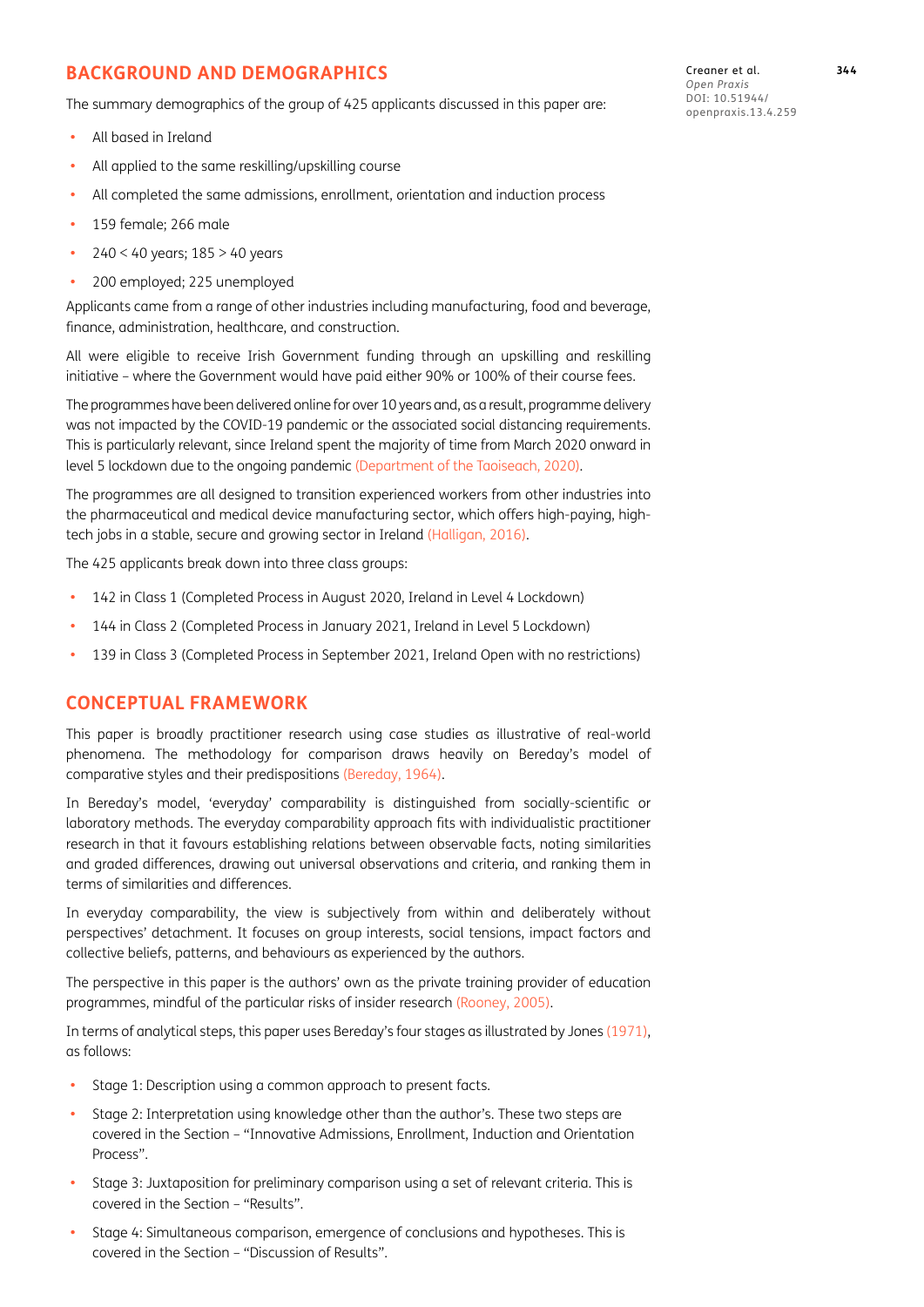#### **THEORETICAL FRAMEWORK BEHAVIOURAL SCIENCE**

The theoretical framework in which this paper is based, is the field of Behavioural Science, which is the study of human motivation, decision making, and actions. It tries to understand how people interpret information; why they make the decisions they do when faced with multiple options; and, ultimately, why people behave the way they do.

The aim of the field is to understand and apply the "human factor" to the decision-making process, rather than building theories on people making simple rational/logical decisions and choices, i.e. the theoretical concept of the logical/rational "Economic Man"

The 4 key behavioural science concepts covered in this paper are:

- **• Bounded Rationality** ([Simon, 1955](#page-11-6)) Humans make decisions to achieve a satisfactory outcome, rather than an optimal one. People do not make "perfect" decisions because decisions are made based on the knowledge an individual has, their ability to process that knowledge, and the amount of time available to make the decision.
- **• Framing Effect** [\(Kahneman & Tversky, 1978\)](#page-11-7) Explains that the way information is presented to an individual changes how it is interpreted. In other words, if the same information is presented in a positive manner or a negative manner, a person's interpretation of the information and the decisions they make about it, will change.
- **Simplification Theory** ([Samson, 2020](#page-11-8)) Suggests that an individual is more likely to act on a message if it is easy to understand.
- **• Dual System, Planner-Doer Model** [\(Kahneman, 2012\)](#page-11-9) Explains self-control in decision making and how humans appear to utilise a dual-system for making decisions, including the concept of delayed gratification.

#### **DIRKSEN, COLVIN CLARK, STOLOVITCH, AND KEEPS**

Key findings of Dirksen, Colvin Clark, Stolovitch, and Keeps in the area of understanding how students process teaching materials and assessments, were part of the underpinning theories of this innovative admissions, enrollment, orientation and induction process, including:

- **•** Procedural memory needs practice ([Dirksen, 2016](#page-11-10))
- **•** When learning something new, new connections are formed in the students brain, and each time that new piece of information or skill is used, the connection is strengthened [\(Dirksen, 2016\)](#page-11-10)
- **•** Embedded retrieval hooks at the time of learning opportunities that give the students practise of using the information – make practising and using this skill easier [\(Colvin Clark,](#page-11-11) [2010](#page-11-11))
- **•** Asking students to implement the information, has the greatest impact in the long term [\(Stolovitch & Keeps, 2011\)](#page-11-12)

# **INNOVATIVE ADMISSIONS, ENROLLMENT, INDUCTION AND ORIENTATION PROCESS**

This innovative process breaks downs into four stages (detailed below), and the key points are:

- **•** This process occurs before the applicant is offered a place on the programme of study
- **•** The process aims to develop more informed learner cohorts, minimising the workload on lecturers in bringing their new students up to speed with what is expected of them
- **•** The process, while reordering current practice within higher education institutions (admissions, enrollment, orientation and induction) still covers all of these elements in a format that is beneficial for the students

Creaner et al. **345** *Open Praxis* DOI: 10.55982/ openpraxis.13.4.259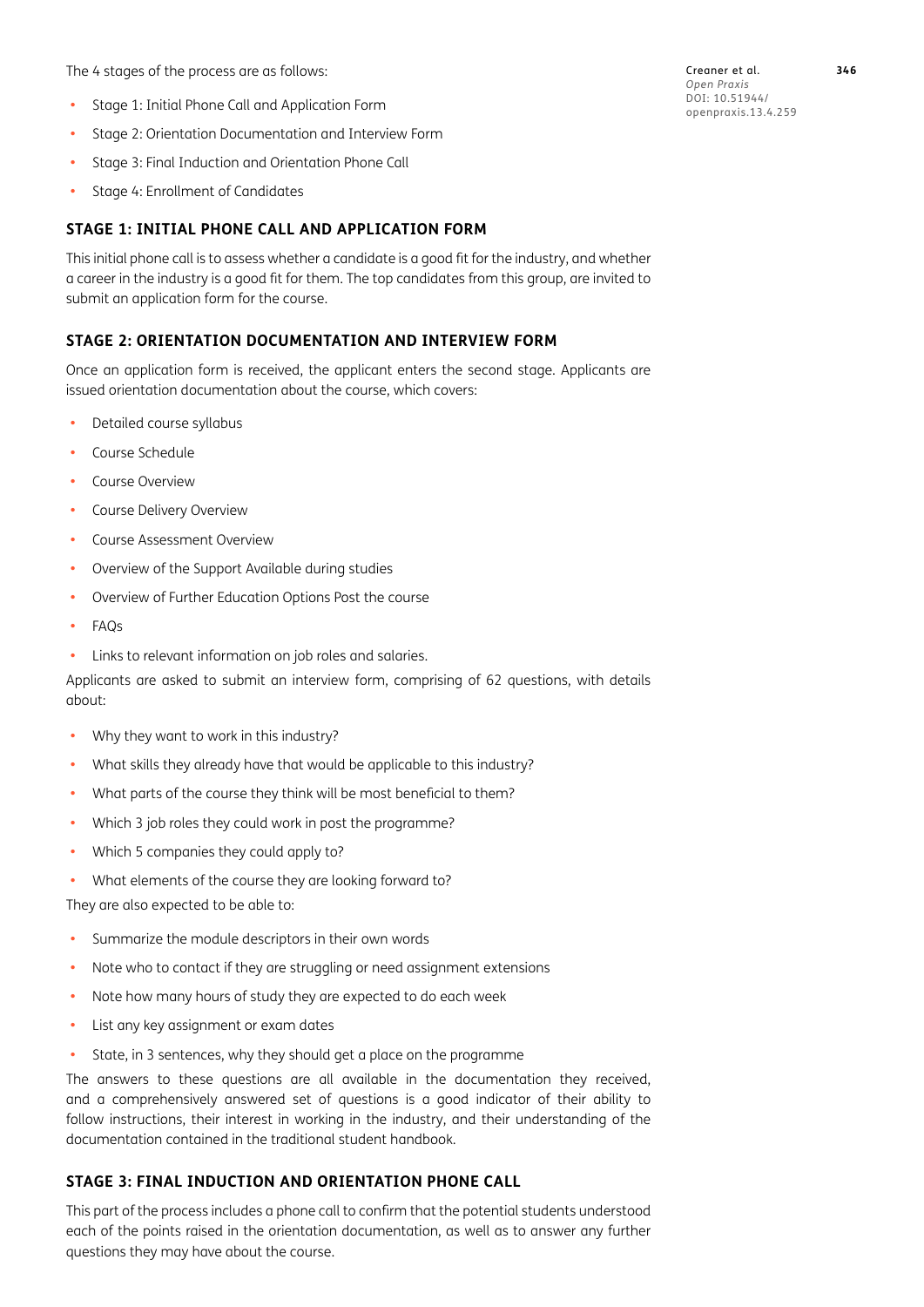#### **STAGE 4: ENROLLMENT OF CANDIDATES:**

Once all of the above is completed successfully, the most suitable candidates are offered a place on the programme. Once the place has been accepted by the candidate, they are enrolled on the course, and are ready and prepared to start their studies immediately.

The underlying theories and how they map to the process outlined are addressed as per the [Table 1](#page-5-0).

Creaner et al. **347** *Open Praxis* DOI: 10.55982/ openpraxis.13.4.259

<span id="page-5-0"></span>**Table 1** Relating Theoretical Framework to the Admissions, Enrollment, Induction and Orientation Process Outline.

| <b>THEORY</b>                                                                                                                                                                         | <b>PROCESSES OUTLINED</b>                                                                                                                                                                                                                                                                                                                                                                                                                                                                                                                                                                                                                                                                                                                                                                                                                                                                                                                    |
|---------------------------------------------------------------------------------------------------------------------------------------------------------------------------------------|----------------------------------------------------------------------------------------------------------------------------------------------------------------------------------------------------------------------------------------------------------------------------------------------------------------------------------------------------------------------------------------------------------------------------------------------------------------------------------------------------------------------------------------------------------------------------------------------------------------------------------------------------------------------------------------------------------------------------------------------------------------------------------------------------------------------------------------------------------------------------------------------------------------------------------------------|
| Bounded Rationality (Simon, 1955) -<br>Humans make decisions to achieve a<br>satisfactory outcome, rather than an<br>optimal one.                                                     | When students are being instructed during induction and orientation after accepting a place on the course,<br>they are not sitting in a vacuum. In other words, the tasks given to them during induction and orientation<br>are being balanced against the other activities and tasks they need/want to complete at the same time.<br>In this instance, the students will aim for the satisfactory decision rather than the optimal one - and if<br>they are already under cognitive strain from the information they are being asked to absorb or the new<br>situation they are in, they will defer reading the information that they feel is going to overload them, as<br>they will feel it is not a priority. However, when interviewing to achieve a goal they have decided upon by<br>themselves, there are very few things that will outrank completing the actions associated with completing<br>and submitting this interview form. |
| Framing Effect (Kahneman &<br>Tversky, 1978) - Explains that the<br>way information is presented to<br>an individual changes how it is<br>interpreted.                                | Framing the entire process, from initial phone calls, through reading documentation, answering questions<br>and finally asking questions, as activities to complete before being able to be offered a place on the course<br>- means that the applicants approach each task with an open mindset as something vital to complete to<br>get to their key goal of being offered a place on the course. However, if the students would be asked to<br>complete each of these same activities after accepting a place on the course, the students then view these<br>as an "additional workload" that is being asked of them on top of their studies and therefore switches from<br>being a target to be achieved, to a burden that has to be completed.                                                                                                                                                                                          |
| Simplification Theory (Samson, 2020)<br>- Suggests that an individual is more<br>likely to act on a message if it is easy<br>to understand.                                           | The interview questionnaire utilises MCQs in key areas which aims to simplify the procedures around<br>contacting someone if they are struggling, requesting assignment extensions, understanding how many<br>hours of study they should be doing, and their academic progression options post completing the course.<br>This makes these processes appear much more simple to action by the student.                                                                                                                                                                                                                                                                                                                                                                                                                                                                                                                                        |
| Dual System, Planner- Doer Model<br>(Kahneman, 2012) - Explains<br>self-control in decision making, and<br>delayed gratification                                                      | When faced with a student handbook to read at the beginning of the module (while containing key<br>information they need), most students are unable to practice the concept of delayed gratification and<br>put off what they are currently doing to read a document that they don't see as relevant to their current<br>situation at that moment in time. However, when reading these documents is part of the interview process<br>to be offered a place on the course, the applicant will override their System 1 thinking and make the<br>decision to read the information.                                                                                                                                                                                                                                                                                                                                                              |
| Procedural memory needs practice<br>(Dirksen, 2016)                                                                                                                                   | Throughout the entire process, the students practice two key skills - (1) How to read documentation and<br>pull the relevant information to answer questions; and (2) the important role of continuous communication<br>between the programme administrators and the students when studying in an online environment,<br>especially the importance of asking questions, which is covered during the one-on-one phone calls during<br>stages one and three.                                                                                                                                                                                                                                                                                                                                                                                                                                                                                   |
| When learning something new,<br>new connections are formed in<br>the students brain, the connection<br>is strengthened each time the<br>connection pathway is used<br>(Dirksen, 2016) | These adult learners are completing this programme to upskill/reskill into a new industry. These<br>experienced workers are asked in the Interview Form to analyse the skills they already have and are<br>bringing to the industry. In this way they will know their own skills gap and how it can be filled through this<br>programme of study. This is re-enforced in the interview documentation when the applicant is asked to<br>state why they want to work in this industry, what skills they already have that would be applicable to this<br>industry, and what parts of the course they think will be most beneficial to them.                                                                                                                                                                                                                                                                                                    |
| Embedded retrieval hooks at the time<br>of learning make practising and using<br>this skill easier (Colvin Clark, 2010)                                                               | The students on this programme are planning on working in a life critical industry, where they are expected<br>to follow strict SOPs.<br>The interview documents include key instructions on how to approach the interview questionnaire. It<br>includes two simple MCQ questions where the students are tested to make sure they are paying attention<br>and can follow instructions. If they answer either of these simple questions incorrectly they had not been<br>paying sufficient attention to what they were asked to do, and so the student is then sent back to the<br>beginning of the form to start again, reinforcing the importance of reading and answering the questions<br>accurately.                                                                                                                                                                                                                                     |
| Asking students to implement the<br>information has the greatest learning<br>impact in the long term (Stolovitch &<br>Keeps, 2011)                                                    | The applicants are asked to implement what they had read to answer the key questions around<br>summarising the module descriptors, noting who to contact if they are struggling or need assignment<br>extensions, noting how many hours of study they are expected to do each week, and list any key<br>assignment or exam dates                                                                                                                                                                                                                                                                                                                                                                                                                                                                                                                                                                                                             |

# **DATA COLLECTION**

The data gathered for this paper is both quantitative and qualitative. The limitations of quantitative studies – as being potentially statistically relevant due to large data sets, while being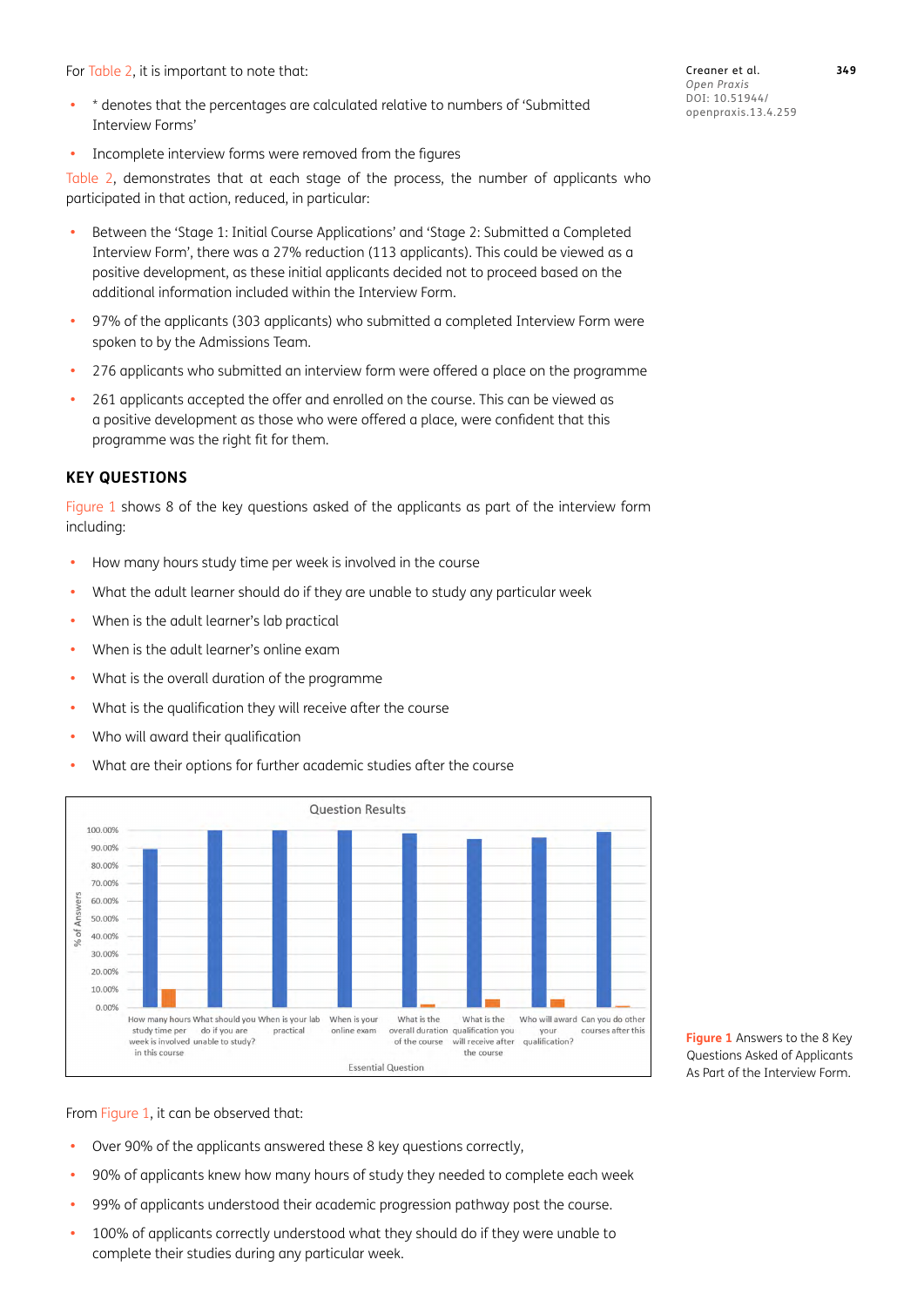To be able to answer these questions correctly, the applicants had to read and understand the course documentation in detail, and be able to apply it to the questions they were asked.

It can be hypothesised that the adult learners securing places on the course were knowledgeable about the course that they were applying for, and what to do in the event that difficulties arose of either a course or a personal nature.

### **SKILLS ANALYSIS QUESTIONS**

[Table 3](#page-8-0) documents the number of comprehensive answers that were received from the applicants to the first 3 questions asked in the interview form. These questions were compulsory on the interview form and were therefore answered by everyone. For ease of interpretation, this data has been summarised into the average number of applicants who had a clear and comprehensive set of answers to all three questions.

| <b>QUESTIONS ASKED</b>                                                                                    | <b>COMPREHENSIVE RESPONSES</b> |                               |                               |                             |
|-----------------------------------------------------------------------------------------------------------|--------------------------------|-------------------------------|-------------------------------|-----------------------------|
|                                                                                                           | <b>CLASS 1</b><br>$(N = 101)$  | <b>CLASS 2</b><br>$(N = 111)$ | <b>CLASS 3</b><br>$(N = 100)$ | <b>TOTAL</b><br>$(N = 312)$ |
| 1. Why do you wish to pursue a career in the<br>pharmaceutical and/or medical device industries?          |                                |                               |                               |                             |
| 2. What skills do you already hold that you<br>consider valuable to assist you with this goal?            | 77 (76%)                       | 83 (75%)                      | 70 (70%)                      | 230 (74%)                   |
| 3. What parts of this course do you think will be<br>particularly helpful in helping you reach this goal? |                                |                               |                               |                             |

It is noticeable that 74% of the responses to these key questions across 312 applicants were very comprehensive. This clearly demonstrates that the majority of the applicants had a good understanding of why they wanted to pursue a career in the pharmaceutical industry, what skills they had already gained in their work experience to date that would be relevant to such a career, and how this programme would add to their skills to help them to make a successful career change into the Pharmaceutical manufacturing sector.

This finding supports the feedback of the applicants to the overall screening process as noted in the next section.

#### **PROCESS FEEDBACK**

[Table 4](#page-8-1) documents the feedback from the applicants on their satisfaction at the end of the interview questionnaire. Despite the fact that this was not a compulsory question on the interview form, over 90% of applicants still answered this question.

|                                                                                                                                                                                                     | <b>CLASS 1 REACTION</b><br>$(N = 101)$                                                                                                                                                                                                                     | <b>CLASS 2 REACTION</b><br>$(N = 111)$                                                                                                                                             | <b>CLASS 3 REACTION</b><br>$(N = 100)$ |
|-----------------------------------------------------------------------------------------------------------------------------------------------------------------------------------------------------|------------------------------------------------------------------------------------------------------------------------------------------------------------------------------------------------------------------------------------------------------------|------------------------------------------------------------------------------------------------------------------------------------------------------------------------------------|----------------------------------------|
| <b>Positive Feedback</b><br>from Interview form                                                                                                                                                     | 91%                                                                                                                                                                                                                                                        | 85%                                                                                                                                                                                | 95%                                    |
| <b>Applicant Feedback:</b><br>"I found the process very professional and thorough. It ensures candidates have a<br>full understanding of the course and future career prospects available to them." |                                                                                                                                                                                                                                                            |                                                                                                                                                                                    |                                        |
|                                                                                                                                                                                                     | "The interview form I thought was a brilliant idea as I am completely up to date on<br>what this course entails in detail. With some courses, these details are not given<br>until the induction day. I know what I am in for and I am mentally prepared." |                                                                                                                                                                                    |                                        |
|                                                                                                                                                                                                     | "I have found the application process time consuming but beneficial. You can't start the<br>application without having a good understanding of the course you are applying for."                                                                           |                                                                                                                                                                                    |                                        |
|                                                                                                                                                                                                     | a problem."                                                                                                                                                                                                                                                | "This has been different, I liked it. It's also a clever way to get students to actually<br>read the syllabus, which, truth be told, I've rarely done in the past unless there was |                                        |

[Table 4](#page-8-1) shows that the vast majority of applicants found the experience as positive, with 91% in Class 1, 85% in Class 2 and 95% in Class 3 reporting this.

The overwhelmingly positive reaction to this in depth interview form lends to the hypothesis that the applicants value an in-depth understanding of the programme, before accepting the offer of a place on it.

Creaner et al. **350** *Open Praxis* DOI: 10.55982/ openpraxis.13.4.259

<span id="page-8-0"></span>**Table 3** Number of Applicants with Comprehensive Answers to the Skills Analysis Gap Questions.

<span id="page-8-1"></span>**Table 4** Feedback from the Applicants on their Satisfaction with the Process.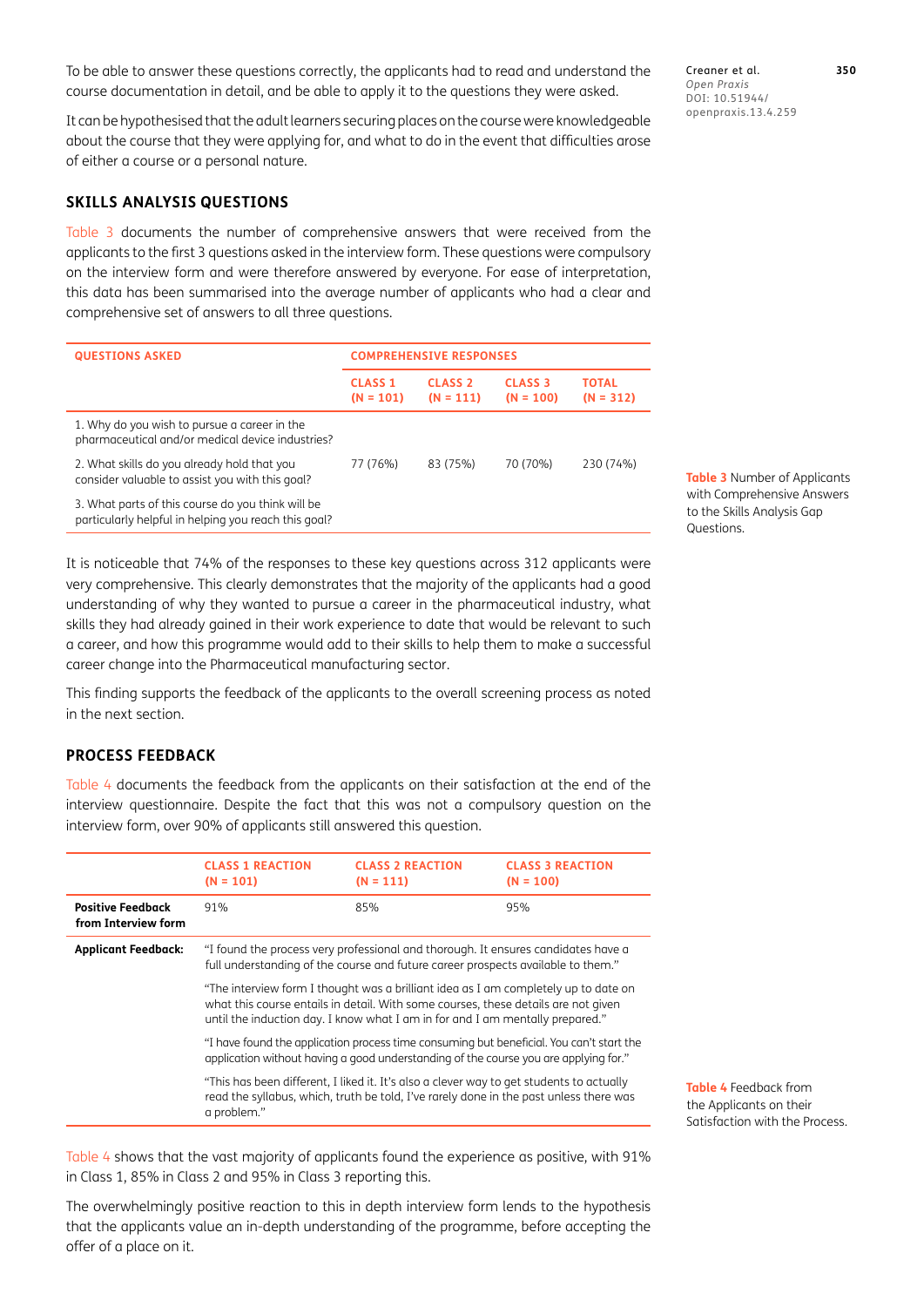# **DISCUSSION OF RESULTS**

Following the juxtaposition of the three groups across the four effectiveness measures (Stage 3 Bereday) in the Results section, a simultaneous comparison is now conducted for the emergence of conclusions and hypotheses in [Table 5](#page-10-0) (Stage 4 Bereday).

Creaner et al. **351** *Open Praxis* DOI: 10.55982/ openpraxis.13.4.259

| <b>THEORY</b>                                                                                                                                                                            | THE NEW PRACTICE GOAL                                                                                                                                                                                                                                                                                                                                                                                                                                                                                                                                                                                                                                                                                                                                                                                                                                                                                                                                       | <b>THE RESULTS</b>                                                                                                                                                                                                                                                                                                                                                                                                                                                    |
|------------------------------------------------------------------------------------------------------------------------------------------------------------------------------------------|-------------------------------------------------------------------------------------------------------------------------------------------------------------------------------------------------------------------------------------------------------------------------------------------------------------------------------------------------------------------------------------------------------------------------------------------------------------------------------------------------------------------------------------------------------------------------------------------------------------------------------------------------------------------------------------------------------------------------------------------------------------------------------------------------------------------------------------------------------------------------------------------------------------------------------------------------------------|-----------------------------------------------------------------------------------------------------------------------------------------------------------------------------------------------------------------------------------------------------------------------------------------------------------------------------------------------------------------------------------------------------------------------------------------------------------------------|
| <b>Bounded Rationality</b><br>(Simon, 1955) - Humans<br>make decisions to achieve<br>a satisfactory outcome,<br>rather than an optimal one.                                              | When students are being instructed during induction and<br>orientation after accepting a place on the course, they are not<br>sitting in a vacuum. In other words, the tasks given to them<br>during induction and orientation are being balanced against<br>the other activities and tasks they need/want to complete at<br>the same time. In this instance, the students will aim for the<br>satisfactory decision rather than the optimal one - and if they are<br>already under cognitive strain from the information they are being<br>asked to absorb or the new situation they are in, they will defer<br>reading the information that they feel is going to overload them,<br>as they will feel it is not a priority. However, when interviewing<br>to achieve a goal they have decided upon by themselves, there<br>are very few things that will outrank completing the actions<br>associated with completing and submitting this interview form. | Across the 3 class groups, 73% of applicants<br>completed the tasks outlined in Stage 2 of the<br>process (the detailed interview form). 27% of<br>people self- selected themselves out of the<br>process at this point, deciding not to complete the<br>required tasks to move to Stage 3 of the process.<br>This shows that this process works with the<br>students' innate bounded rationality for achieving<br>a satisfactory outcome.                            |
| Framing Effect (Kahneman<br>& Tversky, 1978) - Explains<br>that the way information<br>is presented to an<br>individual changes how it<br>is interpreted.                                | Framing the entire process, from initial phone calls, through<br>reading documentation, answering questions and finally asking<br>questions, as activities to complete before being able to be offered<br>a place on the course - means that the applicants approach each<br>task with an open mindset as something vital to complete to get<br>to their key goal of being offered a place on the course.<br>However, if the students would be asked to complete each of these<br>same activities after accepting a place on the course, the students<br>then view these as an "additional workload" that is being asked of<br>them on top of their studies and therefore switches from being a<br>target to be achieved, to a burden that has to be completed.                                                                                                                                                                                             | Across the 3 class groups, 97% of applicants<br>completed the telephone call with a member of<br>the team to confirm their understanding - and<br>most importantly to get any underlying questions<br>answered on their part. The re-framing of this<br>activity as part of the interview process meant<br>that 100% of new students were already engaged<br>with a member of the team in a pastoral support<br>manner before even beginning their studies            |
| Simplification Theory<br>(Samson, 2020) – Suggests<br>that an individual is more<br>likely to act on a message<br>if it is easy to understand.                                           | The interview questionnaire utilises MCQs in key areas which aims<br>to simplify the procedures around contacting someone if they are<br>struggling, requesting assignment extensions, understanding how<br>many hours of study they should be doing, and their academic<br>progression options post completing the course. This makes these<br>processes appear much more simple to action by the student.                                                                                                                                                                                                                                                                                                                                                                                                                                                                                                                                                 | The simplification around key processes sees that<br>91% of students who accepted a place on the<br>course were still enrolled in their programme of<br>study after the 1-month cooling off period. This<br>is a particularly impressive figure considering<br>the demographics of the audience, and the fact<br>that two of these class groups commenced their<br>studies during the lockdowns in Ireland                                                            |
| Dual System, Planner-Doer<br>Model (Kahneman, 2012)<br>- Explains self-control<br>in decision making, and<br>delayed gratification                                                       | When faced with a student handbook to read at the beginning<br>of the module (while containing key information they need),<br>most students are unable to practice the concept of delayed<br>gratification and put off what they are currently doing to read<br>a document that they don't see as relevant to their current<br>situation at that moment in time. However, when reading these<br>documents is part of the interview process to be offered a place<br>on the course, the applicant will override their System 1 thinking<br>and make the decision to read the information.                                                                                                                                                                                                                                                                                                                                                                    | Across the 3 groups of applicants, 73% submitted<br>the interview form, which required them to read<br>the student handbook in detail in order to be able<br>to complete it.<br>Therefore, it is hypothesised that all the students<br>who started on the programme, had read,<br>understood, and could action information from the<br>student handbook.                                                                                                              |
| Procedural memory needs<br>practice (Dirksen, 2016)                                                                                                                                      | Throughout the entire process, the students practice two key skills<br>- (1) How to read documentation and pull the relevant information<br>to answer questions; and (2) the important role of continuous<br>communication between the programme administrators and the<br>students when studying in an online environment, especially the<br>importance of asking questions, which is covered during the one-<br>on-one phone calls during stages one and three.                                                                                                                                                                                                                                                                                                                                                                                                                                                                                           | By the conclusion of Stage 3 of the process, before<br>offers for the programme were made, 97% of<br>applicants who submitted an interview form, had<br>already had a telephone conversation with a member<br>of staff for approximately 15 minutes. This started<br>the important continuous communication between<br>staff and students before the programme had begun.                                                                                             |
| When learning something<br>new, new connections are<br>formed in the students<br>brain, the connection is<br>strengthened each time<br>the connection pathway is<br>used (Dirksen, 2016) | These adult learners are completing this programme to upskill/<br>reskill into a new industry. These experienced workers are asked<br>in the Interview Form to analyse the skills they already have and<br>are bringing to the industry. In this way they will know their own<br>skills gap and how it can be filled through this programme of<br>study. This is re-enforced in the interview documentation when<br>the applicant is asked to state why they want to work in this<br>industry, what skills they already have that would be applicable to<br>this industry, and what parts of the course they think will be most<br>beneficial to them.                                                                                                                                                                                                                                                                                                      | Comprehensive answers were received from 74%<br>of the 312 experienced workers to the questions<br>about:<br>1) why they want to work in this industry,<br>2) what skills they already have that would be<br>applicable to this industry,<br>3) what parts of the course they think will be of<br>most benefit to them<br>This clearly demonstrated that the answers<br>to these questions in the Interview Form<br>strengthened their understanding of the relevance |

of the course to supporting their career plans.